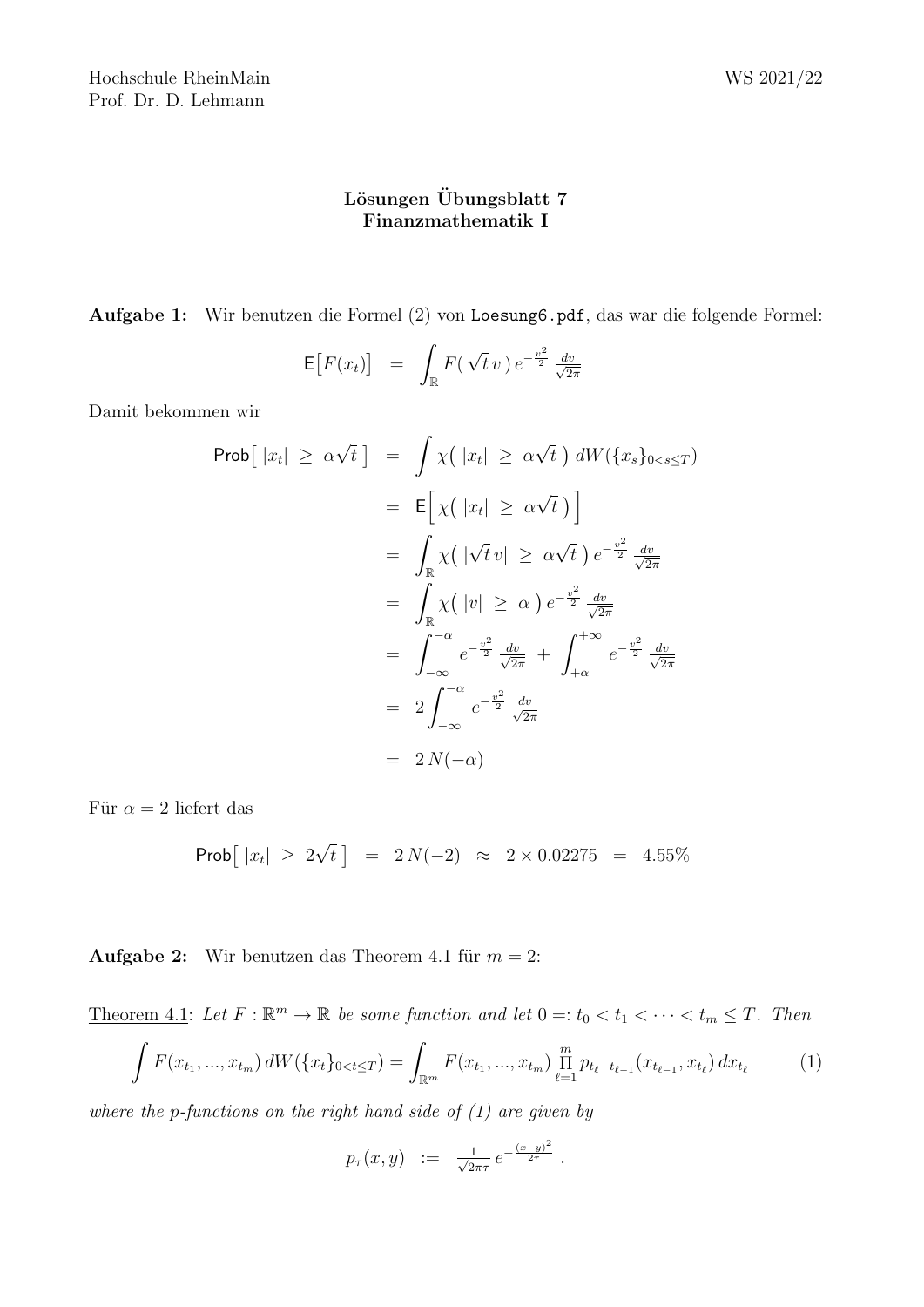Since all expectations and variances to be calculated depend on the Brownian motion observed at two times s and t with  $s < t$ , we have  $m = 2$  for all integrals and

$$
\mathsf{E}\big[F(x_s, x_t)\big] = \int_{\mathbb{R}^2} F(x_s, x_t) \, p_t(0, x_s) \, p_t(x_s, x_t) \, dx_s \, dx_t \tag{2}
$$

If the quantities to be calculated depend only on the difference  $x_t - x_s$ , that is,  $F(x_s, x_t) =$  $f(x_t - x_s)$  with some function f, we have furthermore

$$
\begin{split}\n\mathsf{E}\big[F(x_s, x_t)\big] &= \int_{\mathbb{R}^2} F(x_s, x_t) \, p_t(0, x_s) \, p_t(x_s, x_t) \, dx_s \, dx_t \\
&= \int_{\mathbb{R}^2} f(x_t - x_s) \, p_t(0, x_s) \, p_t(x_s, x_t) \, dx_s \, dx_t \\
&= \int_{\mathbb{R}^2} f(x_t - x_s) \, \frac{1}{\sqrt{2\pi s}} \, e^{-\frac{x_s^2}{2s}} \, \frac{1}{\sqrt{2\pi(t-s)}} \, e^{-\frac{(x_t - x_s)^2}{2(t-s)}} \, dx_s \, dx_t \\
&= \int_{\mathbb{R}^2} f(y) \, \frac{1}{\sqrt{2\pi s}} \, e^{-\frac{x_s^2}{2s}} \, \frac{1}{\sqrt{2\pi(t-s)}} \, e^{-\frac{y^2}{2(t-s)}} \, dx_s \, dy \\
&= \int_{\mathbb{R}} \frac{1}{\sqrt{2\pi s}} \, e^{-\frac{x_s^2}{2s}} \, dx_s \times \int_{\mathbb{R}} f(y) \, \frac{1}{\sqrt{2\pi(t-s)}} \, e^{-\frac{y^2}{2(t-s)}} \, dy \\
&= 1 \times \int_{\mathbb{R}} f(\sqrt{t-s} \, v) \, e^{-\frac{v^2}{2}} \, \frac{dv}{\sqrt{2\pi}} \, = \int_{\mathbb{R}} f(\sqrt{t-s} \, v) \, e^{-\frac{v^2}{2}} \, \frac{dv}{\sqrt{2\pi}} \n\end{split} \tag{3}
$$

Thus, with the formulae from Übungsblatt5, we obtain:

2a)

$$
\mathsf{E}[x_t - x_s] \stackrel{\text{Definition}}{=} \int (x_t - x_s) \, dW(\{x_t\}_{0 < t \le T})
$$
\n
$$
\stackrel{\text{(3)}}{=} \int_{\mathbb{R}} \sqrt{t - s} \, v \, e^{-\frac{v^2}{2}} \, \frac{dv}{\sqrt{2\pi}} = 0
$$

2b)

$$
\mathsf{E}[(x_t - x_s)^2] = \int (x_t - x_s)^2 dW(\{x_t\}_{0 < t \le T})
$$
\n
$$
\stackrel{(3)}{=} \int_{\mathbb{R}} (\sqrt{t - s} v)^2 e^{-\frac{v^2}{2}} \frac{dv}{\sqrt{2\pi}}
$$
\n
$$
= (t - s) \int_{\mathbb{R}} v^2 e^{-\frac{v^2}{2}} \frac{dv}{\sqrt{2\pi}} = t - s
$$

which gives

$$
\begin{aligned} \nabla [x_t - x_s] &= \mathsf{E}[(x_t - x_s)^2] - \left(\mathsf{E}[x_t - x_s]\right)^2 \\ \n&= \ t - s \n\end{aligned}
$$